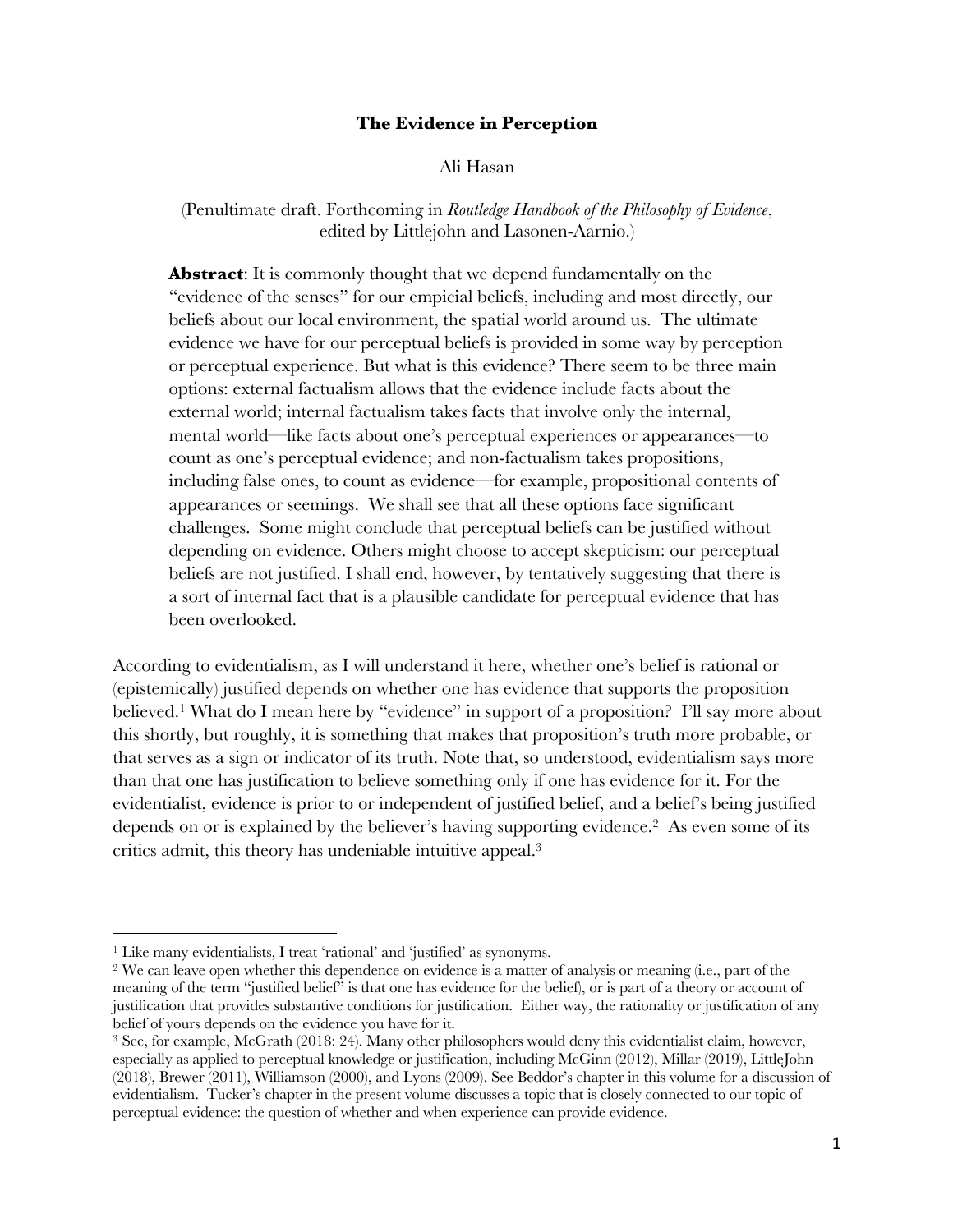Let us distinguish between something's being evidence for a proposition and its being a mere part of one's evidence for the proposition. We often use "evidence" loosely so that it applies to salient parts of one's evidence that don't count as evidence on their own. For example, a pregnancy test's turning blue would be evidence of pregnancy; but strictly speaking, it is only that together with various other facts, like the general reliability of such tests, or details about how the test works and how it was used, that makes more probable the test taker's being pregnant.

Let us also distinguish between something's being basic and non-basic evidence for one. One's evidence is non-basic when having or possessing it involves or depends on one's having justification to believe it. One's evidence is basic when possessing or having that evidence does not involve or depend on one's having justification to believe it. For the evidentialist, while much of our evidence may be derived or non-basic, some of it must be basic if we have any evidence at all. Otherwise, the evidentialist faces a vicious regress. If one is justified in believing proposition P then, given evidentialism, one must have evidence in support of P. If this evidence is non-basic for one, having it must involve or depenend on one's having justification to believe it. We cannot appeal to one's having justification to believe P to explain one's having justification to believe P, so there must be some *other* evidence one possesses for P. But if this further evidence is also nonbasic, then one must have justification to believe yet other propositions, which would require evidence, and so on, ad infinitum.

But if having something as basic evidence cannot involve or depend on having justification to believing it, what is our basic evidence, and how do we have it? In this chapter we focus on this question as applied to our perceptual beliefs—roughly, beliefs about the world we sensorily perceive. It is commonly thought that we depend fundamentally on the "evidence of the senses" for our empicial beliefs, including and most directly, beliefs about our local environment, the spatial or spatio-temporal world around us; the ultimate evidence we have for our empirical beliefs is provided in some way by perception or perceptual experience. However, as we shall see, the main options for the evidentialist to make sense of the basic evidence we have for our perceptual beliefs—let's call it basic perceptual evidence—all face significant challenges. Some might conclude with skepticism: our perceptual beliefs just aren't justified. Or they might say we should give up evidentialism and hold that our perceptual beliefs can be justified without depending on evidence. I shall end, however, by tentatively suggesting that there is a plausible candidate for basic perceptual evidence that has been overlooked.

# **Having and Appreciating Evidence**

Let's distinguish between two things we might mean by "evidence".<sup>4</sup> What we might call "scientific evidence," or perhaps better, "reliable evidence" for some proposition P is something that reliably indicates that P, a reliable sign or indicator of P's truth, or something that raises the probability of P. It seems that at least some forms of reliable evidence can exist "out there" and be evidence for certain propositions even if we do not possess this evidence. Moreover, it is

<sup>4</sup> This is essentially Kelly's (2016) distinction between indicator evidence and normative evidence. See also Conee and Feldman's (2008) discussion of scientific evidence and justifying evidence.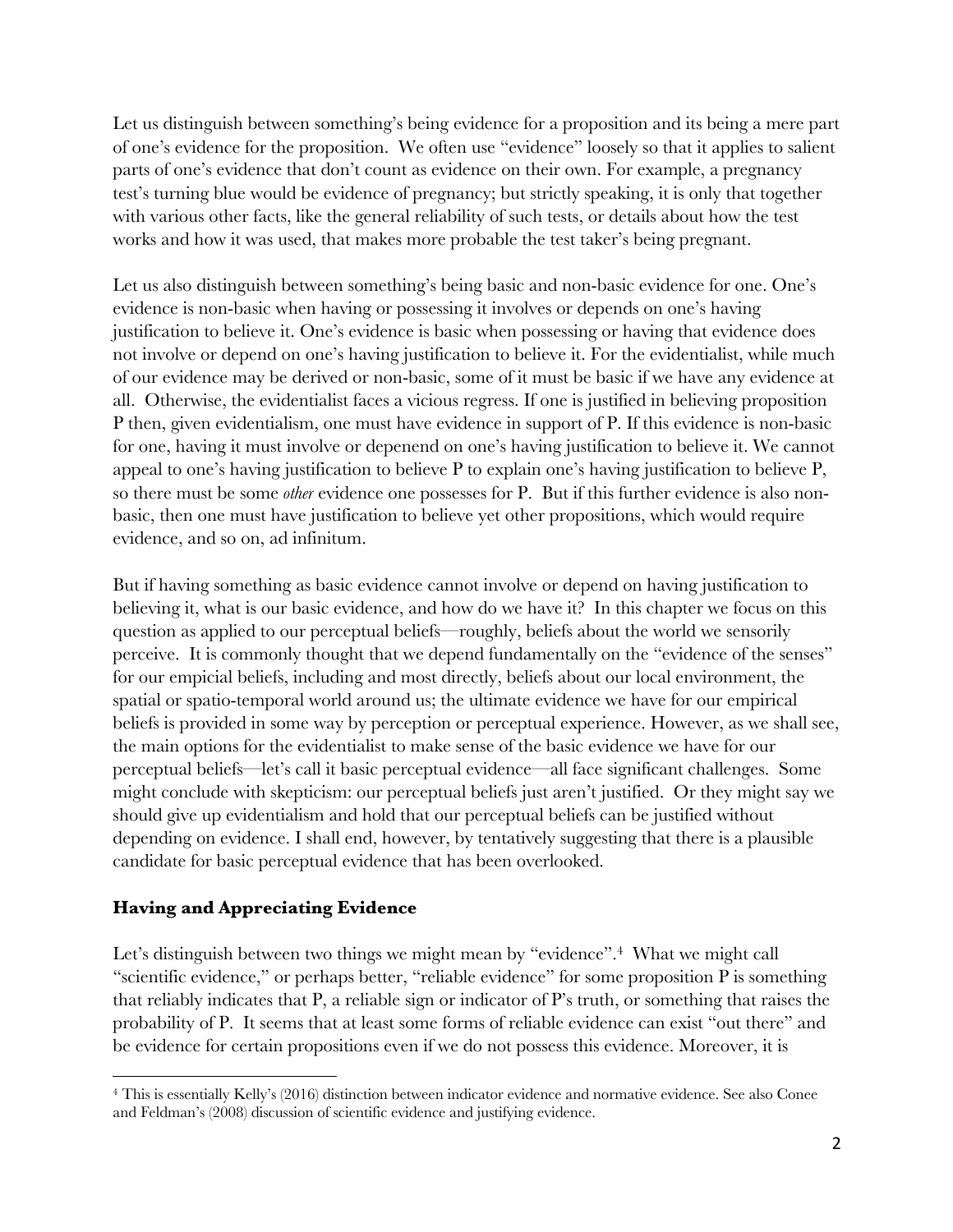possible to possess reliable evidence without appreciating what it reliably indicates. This is in line with what we often say in scientific, legal, and other contexts; we talk of discovering new evidence, and realizing that some of the evidence already possessed supports a specific hypothesis. But we are not (or not merely) interested in reliable evidence; we are interested in what we might call "justifying evidence"—roughly, evidence one might have for some belief, and in virtue of which one can be justified in believing it.

These two senses of evidence seem to be intimately related. One very natural evidentialist account understands justifying evidence for believing P in terms of there being some reliable evidence E for P, and one's having E.<sup>5</sup> Building this into an account of justification<sup>6</sup>, we can say that S has justification to believe that P *only if*:

- 1. There is some evidence E that reliably indicates or makes probable that P. (Probability Condition)
- 2. S possesses E. (Possession Condition)

Most epistemologists find it intuitive that epistemic justification is truth-conducive, or in some way connected to the truth or probable truth, and an account of justification in terms something that raises the probability of the belief is a natural way to capture that connection.7

These two conditions are not sufficient for having justification to believe that P. One reason for this is that one might have a "defeater": other evidence that defeats or undermines one's justification, the clearest example of which is having counter-evidence, evidence against P or for not-P.

Some would argue that adding that one has no such defeater is still not enough for justification. Something I possesses might be reliable evidence or make probable that P without providing me with justification for P even in the absence of a defeater. The total evidence a scientist or detective possesses might include evidence that makes highly probable, independently of any further empirical fact, that some particular hypothesis is true, but that is not sufficient for having reason or justification to believe the hypothesis. The relevance of the evidence to what it is evidence for might not be noticed or appreciated by them; indeed, they might not even be capable of seeing the connection. What seems to be missing in such cases is an appreciation of the relevance of the evidence to the proposition believed.

<sup>5</sup> As Schroeder (2014) points out, "having" something cannot always be understood in this way; having a father is not factorizable into there being a father and one's having that person. Still, it seems plausible that having justifying evidence *is* factorizable into there being evidence and one's having it. Schroeder argues against taking "having reasons" to be "factorizable" in this way, though I cannot discuss his argument here.

<sup>6</sup> I focus here on what epistemologists call propositional justification (roughly, what it is to have justification to believe a proposition), though much of what I say will apply, mutatis mutandis, to doxastic justification (roughly, what it is to be justified in believing a proposition; the standard view is that this requires believing the proposition, and believing it on a good basis).

<sup>7</sup> Many would deny that justified belief requires that the belief be produced by a belief-forming process that is reliable in the sense defended by reliabilists (e.g., Goldman 1979)—roughly, that it is a produced by process that tends to leads to true beliefs. I understand the probability condition more broadly, so that it allows various interpretations of reliability or probability at play, including those that reject reliabilism.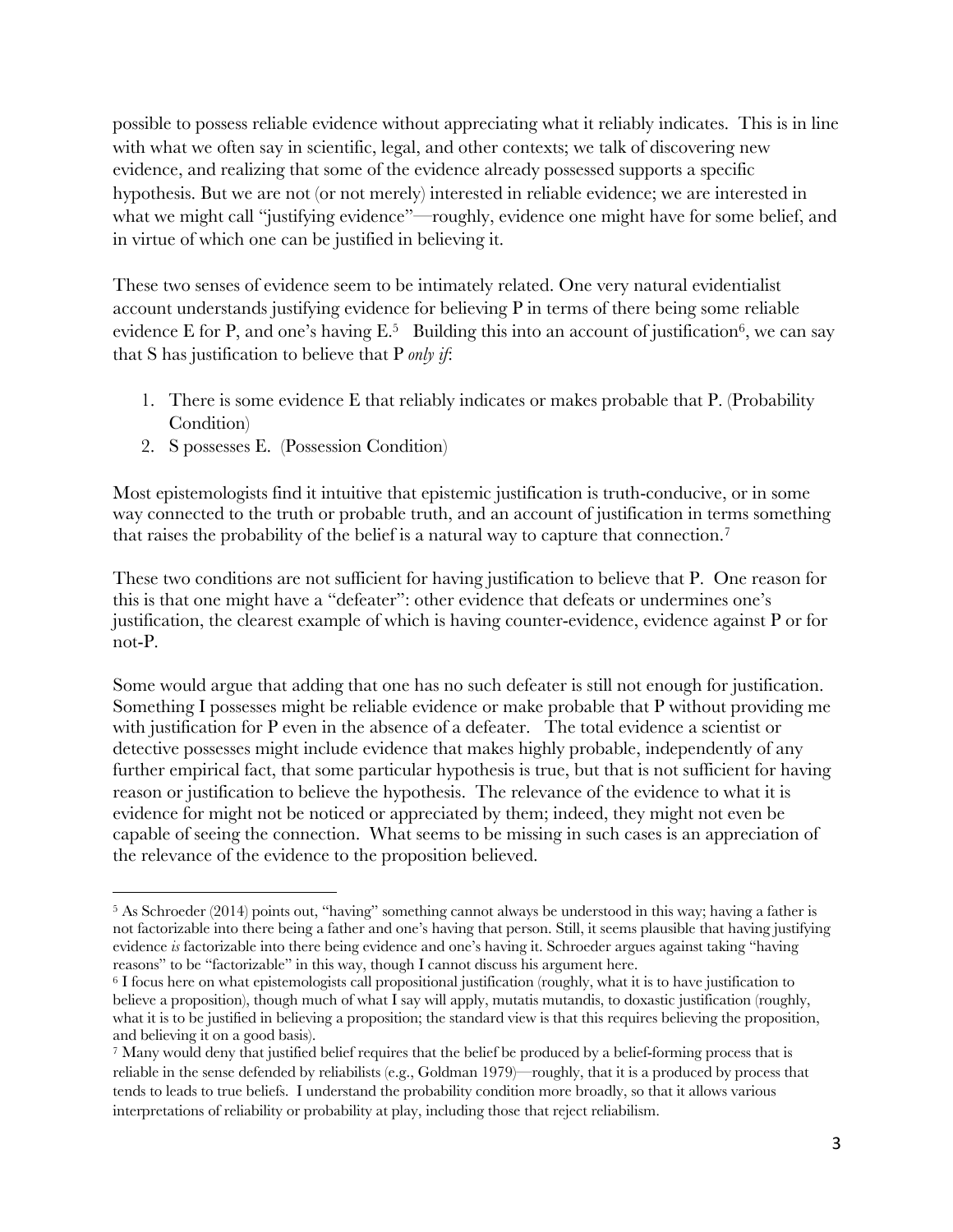3. S is aware of or appreciates (or is at least in a position to appreciate) the relevance of E to P—that E reliably indicates or makes probable that P. (Appreciation Condition)

Perhaps no person can count as having evidence E *for some proposition P* without appreciating (or at least being in a position to appreciate) the relevant connection of E to P. But whether we understand "having evidence" as requiring this appreciation or not, the appreciation condition requires it for justified belief.

Although I have motivated accepting the appreciation condition, I will not insist on it here. The appreciation condition is controvercial. Some worry that it requires too much, and that it leads to a vicious regress.8 They might insist instead that, at least at a fundamental level, all that is required is that one's evidence make the proposition probable (independently of any further empirical fact), though the subject need not grasp the probability relation. I will therefore not depend on it in my critique of different attempts to make sense of perceptual evidence, but will occassionally indicate whether and how some of the views might accommodate it.

I propose to take the probability and possession conditions as a point of departure within the evidentialist framework. They are intuitively plausible requirements that help us make sense of differences in epistemic status of subjects in all sorts of ordinary and scientific contexts. Any evidentialist account of perceptual justification, at least any that aims to reject skepticism, should be able to explain how these conditions or something like them can be satisfied by our perceptual beliefs.

# **Factualism and Non-factualism**

Let us distinguish between a factualist and nonfactualist about basic perceptual evidence. According to the nonfactualist, basic evidence provided by perception for propositions about the external world always takes the form of propositions, including false ones. Indeed, the truth or falsity of the proposition does not make a difference to whether it can serve as evidence. According to the factualist, on the other hand, the basic evidence takes the form of facts (or obtaining states of affairs, or property instantiations) or true propositions. Some factualists might take our basic perceptual evidence to consist of facts; some might take it to consist of true propositions; and some might make no distinction between facts and true propositions. Though I believe that there is a real and important distinction here that is tied to questions about the sorts of evidence we can possess, I won't be relying on it here.

We can also distinguish between external and internal factualism about basic evidence. According to external factualism, our basic evidence takes the form of facts that are about or at least partly involve the external, mind-independent world. According to the internal factualist, the basic perceptual evidence takes the form of facts that involve only the internal or mental world, not the external world.<sup>9</sup>

<sup>&</sup>lt;sup>8</sup> See the discussion of the principle of inferential justification in Hasan and Fumerton (2018).<br><sup>9</sup> These are parallel to Comesaña and McGrath's (2016) distinction between "factualism" and "phenomenalism" about basic perceptual reasons.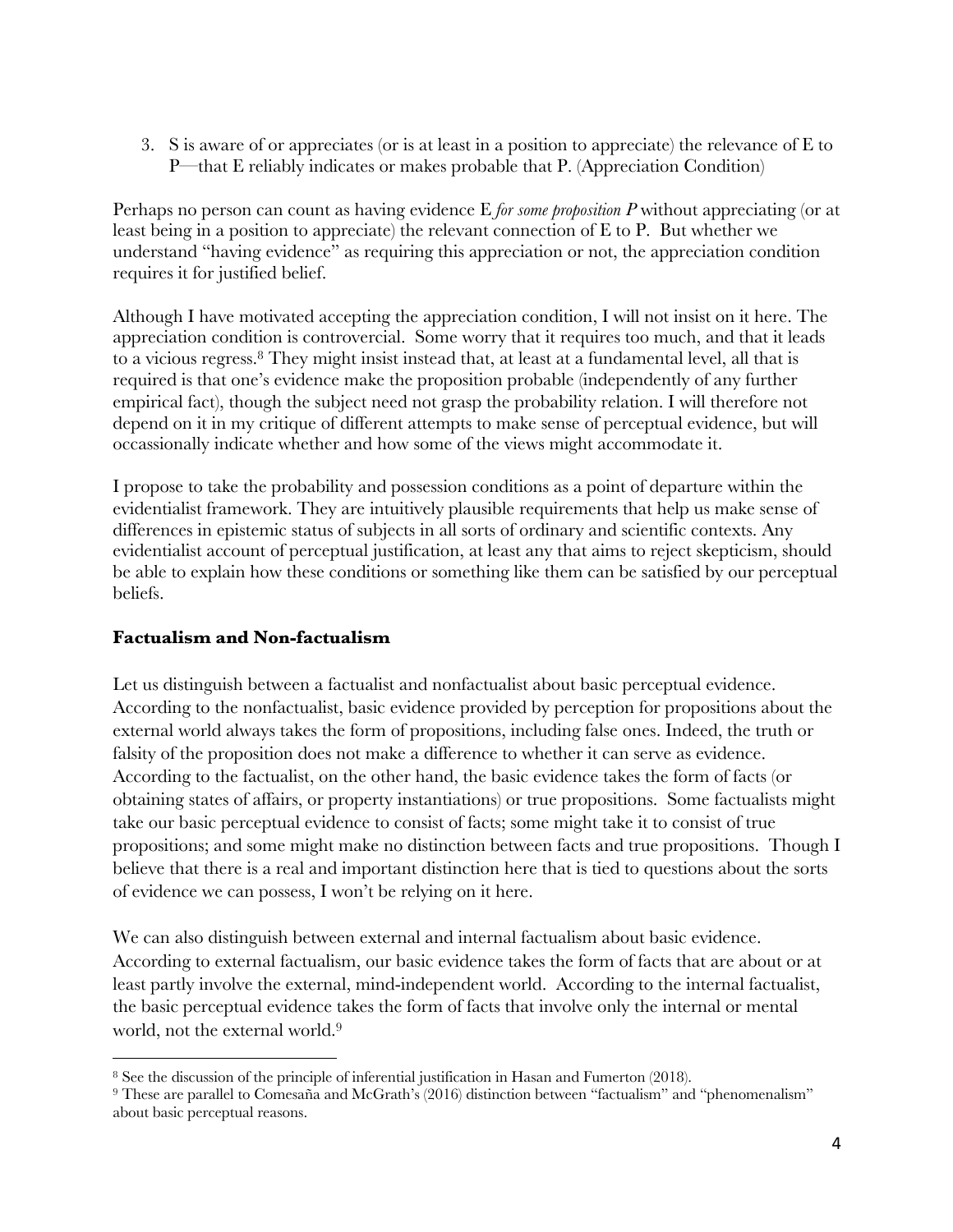Philosophers disagree about whether perceptual experiences have representational or propositional content, and even if in some sense they do, whether or not they have conceptual content.10 Whether or not one holds that experiences have content might make a difference to the kind of evidence experience can provide. Moreover, philosophers disagree about how "high level" these representational contents are (e.g., whether they include contents like being a tomato, and not just contents like being red, round and bulgy) and this might make a difference to the sorts of propositions that perceptual experiences can provide evidence for.<sup>11</sup>

It might seem that representationalists about perceptual experience must be non-factualists, or that factualists must be non-representationalists. But that's not right. As we'll see, one might, for example, be a factualist about perceptual evidence and take one's perceptual evidence for P to be the fact that one has an experience with content P.

# **External Factualism**

According to external factualism, our basic perceptual evidence takes the form of facts that (at least partly) involve the external world—such facts as that there is a red, round, bulgy thing (a tomato) present. The idea that our basic perceptual evidence consists of external-world facts, coupled with evidentialism, accommodates the commonsense idea that sensory perception provides direct access to the world, and preserves a very strong connection between perceptual justification and truth.<sup>12</sup>

What does it take for a subject to have or possess an external fact? The external factualist might take the fundamental state in virtue of which one possesses the facts to be a state of seeing or perceiving, where "see" is understood as a success-term: one cannot see an object that doesn't exist, see an event that doesn't happen, or see that something is the case unless it is the case. Or it might inovlve being acquainted with or directly aware of these facts (some might analyze perceiving in terms of acquaintance), where acquaintance is fundamental, unanalyzable relation that one can stand in to these facts—a most immediate or direct form awareness. 13 For those

<sup>10</sup> See Siegel (2016) for an overview of perceptual content. Brewer (2011) and McDowell (1994), among others, affirm that perception has content—indeed, conceptual content—while Travis (2004) denies it. 11 See Siegel (2010) for an argument that perceptual experiences have high-level contents.

<sup>12</sup> See McDowell (1994) and Brewer (1999) for defenses of this sort of view, though they do not put things in in terms of evidence. See also, Shellengerg's (2013) discussion of "factive evidence".

<sup>&</sup>lt;sup>13</sup> See Hasan and Fumerton (2018) for a discussion of acquaintance theories. Ram Neta (2008) criticizes attempts to identify one's evidence with property instantiations with which one is acquainted. I do not think Neta's argument is sound, though I cannot discuss it in detail here. However, I will indicate where I think the problem lies. Neta's argument is basically that (i) two individuals can be acquainted with the same property instantiations and yet be different in terms of what it is rational for them to believe; and (ii) two individuals cannot share the same evidence and yet be different in terms of what it is rational for them to believe. Neta's example is that two individuals can both be acquainted with a knife's having liquid with composition C, which (let us suppose) is identical to the state of the knife's being bloody, but the belief that the knife is bloody can be rational only for one who has a reason to accept the identity. Evidentialists who accept the appreciation condition as necessary condition for rational belief might deny (ii). Alternatively, some might identify our evience for a belief that P with property instantiations with which one is acquainted *and whose relevance to P one can appreciate*. On this view the two individuals would have different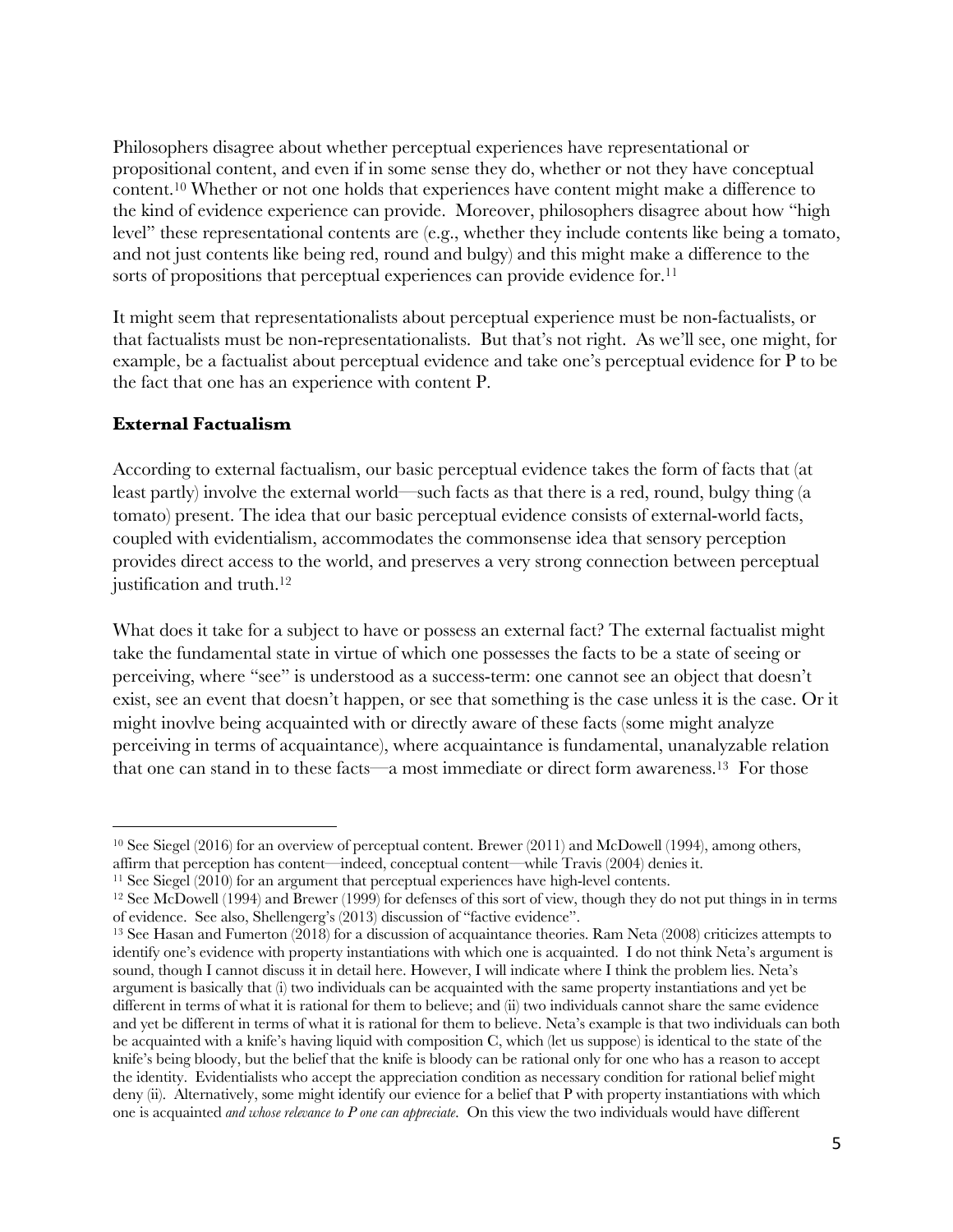who also accept the appreciation condition: if we can see or be acquainted with these facts or obtaining states of affairs themselves (e.g. not merely be acquainted with the tomato, but with the tomato's being red), then appreciating their relevance might be straightforward. Perhaps one can grasp the correspondence or descriptive fit between an external fact and a proposition or thought describing it.

Alternatively, one might hold that one can possess a fact as basic evidence by *knowing* it, where this knowledge is foundational or basic in the sense that it does not depend on any other knowledge or justified belief. While on this view one would know that P only if one has evidence for P, this does not imply the evidentialist view that one's having justified belief that P *depends on* one's having evidence for P. If one accepts the traditional view that knowledge must be defined or analyzed in terms of justified belief, then this evidence could not count as basic in our sense. However, some philosophers would deny that knowledge, or at least perceptual knowledge of the most fundamental kind, involves or depends on justification. They might hold that perceptual knowledge that P is primitive or unanalyzable, or that it can be identified with seeing or perceiving that P, and combine this with the view that one's justification for believing that P should be understood in terms of, or depends on, one's knowledge that P.14 If P is known and this knowledge doesn't depend on any other knowledge or justified belief, then the fact that P is part of one's basic evidence; and if this fact is part of one's basic evidence, and it makes it probable (indeed, it entails) that P, then the fact that P is evidence for P. (If we accept the appreciation condition, that too is easy to satisfy: we can grasp that P entails P!) If we take justified belief that P to be reducible to or depend on knowledge that P, and we take knowledge that P to amount to possession of the fact that P as evidence, then we get the evidentialist result: justified belief that P depends on one's having evidence that P.

Thus, whether via a state of acquaintance, perception, or primitive sort of knowledge (and perhaps we can understand one of these states in terms of the others), the external factualist could hold onto evidentialism and take external facts to constitute our ultimate evidence for perceptual belief. Either way, the view is that we have a kind of fundamental or direct access—via acquaintance, perception, or primitive or basic sort of knowledge—and by virtue of that we have these facts as evidence for our perceptual beliefs.

It can sound odd for someone to claim to have evidence to believe that there's a tomato on the table in a normal, clear case of perceiving a tomato. But that is arguably because we ordinarily talk of "evidence" for some claim only in contexts where access to the facts is considered problematic; it seems at least as odd for one to say, "there is a tomato here, but I have no evidence to think so."15 What causes trouble for the external factualist, however, is that it is also odd to say that one has no evidence to think there is a tomato on the table in a case in which one

evidence. Either way, we can resist Neta's conclusion that property instantiations with which one is acquainted can't serve as evidence.

<sup>14</sup> For more on such views, see Silva's "Knowledge-First Theories of Justification" in the *Internet Encyclopedia of Philosophy.*

<sup>15</sup> See Kelly (2016) for a discussion of this point.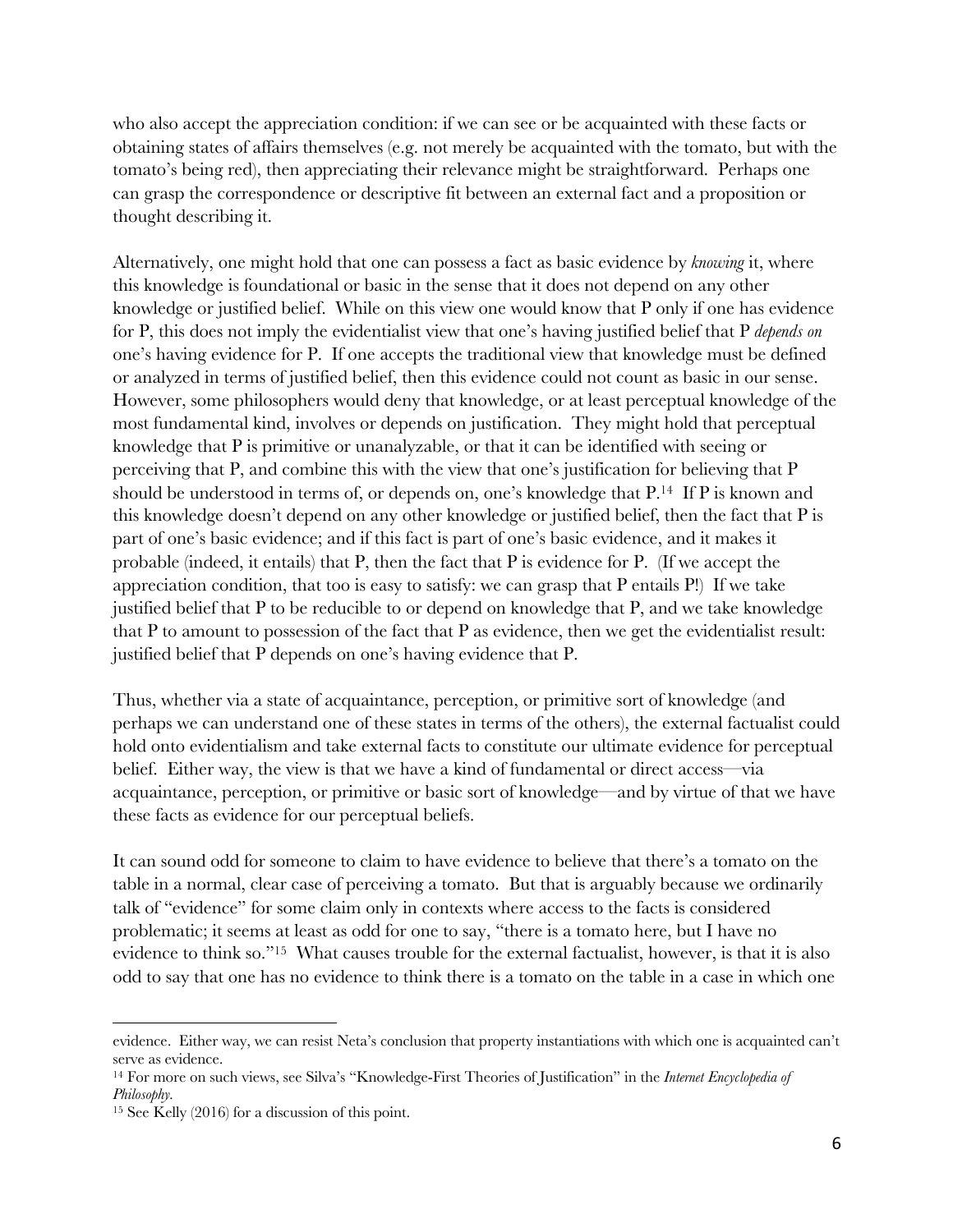is (unknowingly) hallucinating a tomato. Intuitively, two individuals who are internally exactly alike have equal justification, even if one is hallucinating and the other isn't; if my belief that there is a tomato in front of me is justified in the good case of veridical perception, it is just as justified in the corresponding bad case of hallucination. But the external factualist about evidence must apparently deny this, since in the bad case there is no fact like the tomato's being present or my seeing the tomato to serve as the basic evidence. This is, of course, just a version of the "new evil demon problem," applied to an evidentialist who takes external facts to be among one's perceptual evidence.16

Some external factualists allow that other things can also count as evidence for perceptual beliefs—wehther they be internal facts, or propositional contents of internal states—so these views need not say that there is no evidence for the perceptual belief in the bad case.17 But they are committed to saying that those in the bad case have significantly less evidence, or evidence of a weaker kind, and so it remains that the two indivdiuals who are internally alike are not alike in terms of justification.18

#### **Internal Factualism**

Finding external factualism problematic, the evidentialist might say that one's basic evidence is some internal fact, such as some fact about one's perceptual experiences. As the previous section already reveals, it is plausible that one's basic perceptual evidence must be internal. This can be motivated further by natural responses to a series of questions about reasons for one's perceptual beliefs.19 Consider my belief that "there is a tomato before me." If you ask me what reason I have for thinking this, I might say "I see a tomato." If you ask me why I think this, I might say that "it looks as though that is tomato." And if you ask me why I think this, I would likely say something like: "I have a visual experience of a red, round, bulgy shape, and this is characteristic of tomatoes." If you ask me why I should think that I am having a visual experience of a red, round, and bulgy thing, it is natural to respond, "I can tell directly that I'm having such an experience, in a way that I cannot just tell directly that this is a (real) tomato. Maybe there's no 'thing' really there. But it still *seems or appears* to me as though there is something red, round, and bulgy." The intuitiveness and naturalness of this response suggests that we can in some sense directly grasp at least some internal facts, such as the fact that it seems or appears to one as though there's something red, round, and bulgy present.

Some philosophers say that experiences and mental states can count as one's evidence. The internal factualist might say that's more or less right—but there is something specific about one's overall experience in virtue of which it counts as evidence for a particular proposition. It is these

<sup>16</sup> See Cohen (1984). This problem also applies to views that identify one's evidence with what one knows, as well as the simple reliabilist view that one's justifying evidence is the reliable indicator causally responsible for the subject's belief.

<sup>17</sup> See, for example, Williamson (2000) and Schellenberg (2013).

<sup>&</sup>lt;sup>18</sup> It's worth nothing, though, that a number of externalists deny that the new evil demon problem has the force that its proponents take it to have, including Brewer (1999), Sutton (2005), and LittleJohn (2009). They might also point out that the alternatives have serious problems of their own, as we are about to see.

<sup>19</sup> See also Conee and Feldman (2008: 91-92).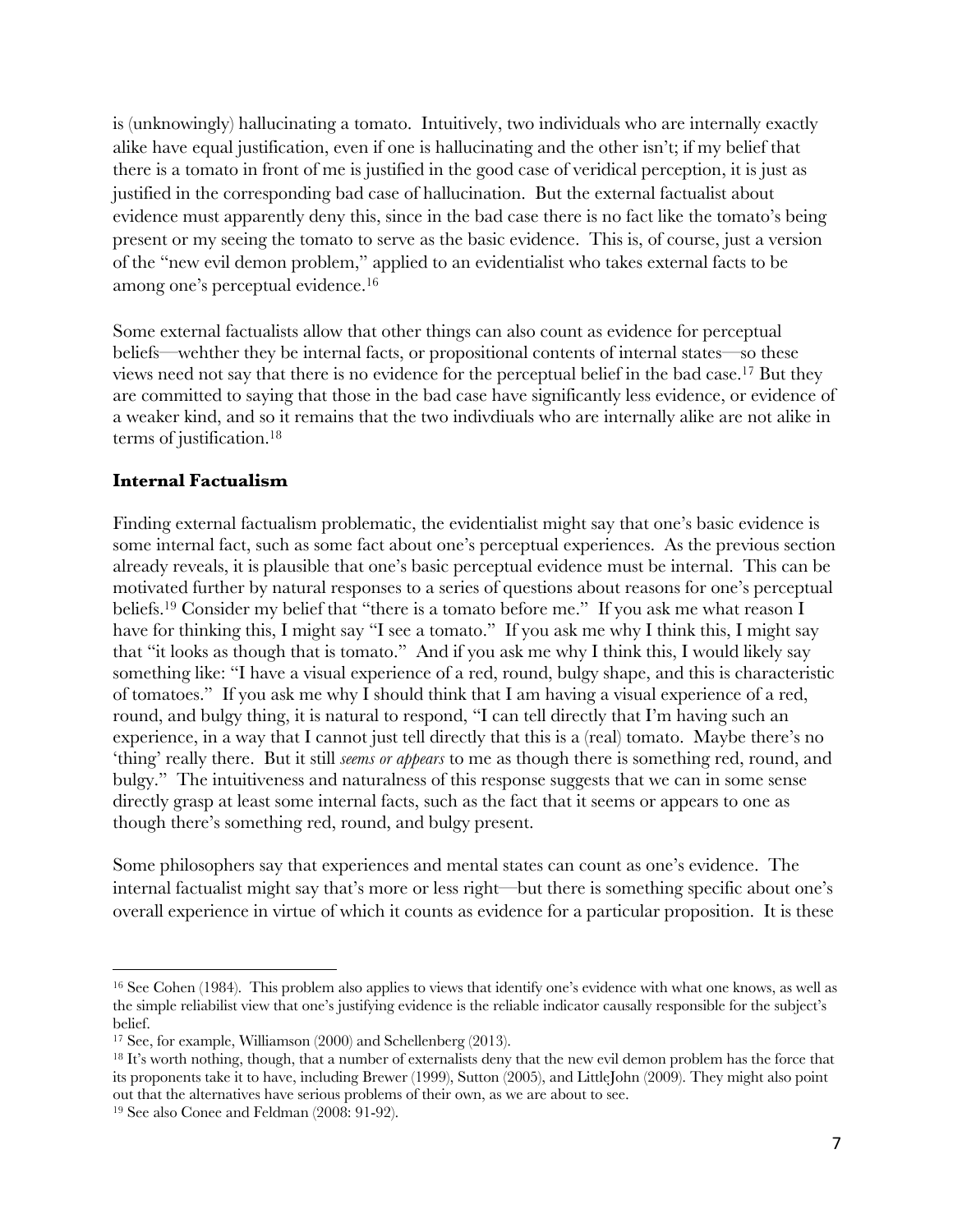more specific aspects of an experience, or specific facts about them, that provide evidence for our beliefs.20

What does satisfying the possession condition look like for the internal factualist? It is implausible that every fact about our mental states is part of our evidence for our beliefs. But when it comes to all sorts of facts about our own experiences, including various facts about how things perceptually seem or appear to us, we have no problem being able to "just tell" that they hold they are facts with which we are acquainted, or of which we are directly aware. Perhaps only such internal facts—facts of which we are or at least can be acquainted—can count as our (basic) evidence.21

As already discussed in relation to external factualism, some might prefer to say that we can posess facts as evidence by knowing them (or perhaps by being in a position to know them), where this knowledge is not undertood in terms of justified belief. The internal factualist might similarly hold that one's evidence for believing that P is simply that it appears to one that P, and one possesses the fact that it appears that P as evidence in virtue of knowing it (or being in a position to know it). The internal factualist can accept evidentialism by taking one's having justification to believe that P to depends essentially on having evidence for P by knowing that it appears to one that P.

Either way, the view is that we have a kind of fundamental or direct access—via acquaintance or primitive sort of knowledge—to internal facts, and by virtue of that we have these facts as potential evidence for our perceptual beliefs.

Many understand perceptual experiences or appearances as states with propositional or representational contents (i.e., they can be true of false, accurate or inaccurate), where the experience's having this content does not depend on what one believes or what concepts one has. Others deny this, holding that our perceptual experiences are experiences of sense data, qualia, ways of being appeared-to, complex universals, objects or facts (for the external factualist: external ones), or something of the sort.<sup>22</sup> We can describe perceptual experiences using propositions (e.g., "I see that the car is in the driveway"; "it appears that it is raining"), as I will sometimes do below, but this does not trivially imply that the perceptual experience itself has propositional content. Let's leave open for now exactly how to understand perceptual experiences. Whatever they involve, the internal factualist could hold that the fact, for example, that it appears to me that there is a round object is evidence for the belief that there is a round object present. Typically, any particular experience involves a lot more; an appearance that there is a round object present typically involves many other elements—qualitative, representational, or both. But the internal factualist we are now considering says that it's

<sup>20</sup> Something similar can be said of the external factualist's treatment of external evidence: even if perceiving or being acquainted with an object counts as having it as part of one's evidence, that is not fine-grained enough to provide evidence to think that there's a tomato present, that there is a red and round object present, etc.

<sup>&</sup>lt;sup>21</sup> Views that affirm that we have acquaintance with internal facts have been the subject of various objections, from multiple directions, for many decades. For a review of some of the main objections and responses to them, see Hasan and Fumerton (2018).

<sup>&</sup>lt;sup>22</sup> Hybrid views are also possible, e.g., the view that experiences have representational content, and there having this depends partly on their involving sense data, qualia, etc.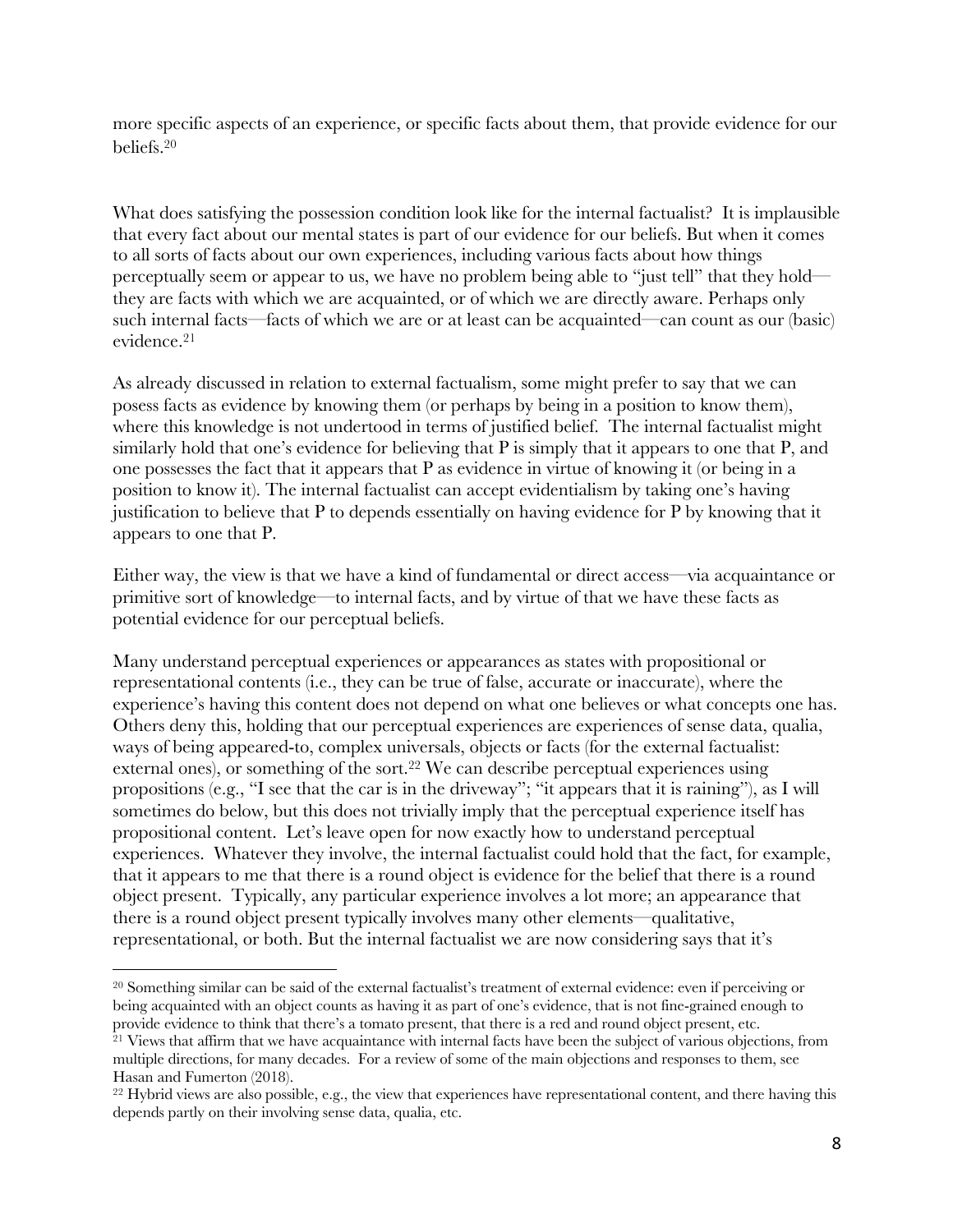specifically that I'm having an appearance that there is a round thing present that provides evidence to think that there is a round thing present.

The internal factualist runs into trouble, however, in trying to bridge the internal and the external. By the probability condition, it is not enough that I be aware of the fact that it perceptually appears that P in order for this fact to serve as evidence for me that P; this fact must raise the probability that P. But the mere fact that I have this appearance does not—on its own—make it very probable (if at all) that P; it gives me little or no reason, a priori, to think that P is true. As Comesaña and McGrath put it: "That one has a certain experience presenting something as being the case just isn't a strong reason to believe it is the case. It certainly isn't as strong as the reasons *we* take ourselves to have when we see a tomato in front of us in the grocery store" (2016). Indeed, I think the problem is more serious: why should possessing this fact give me *any* reason to think that P is true than my possessing the fact that I believe or judge that P would? This is a simple, but quite serious, problem. Even granting that seemings or appearances and beliefs are distinct states, why should the former sort of propositional or representational state with P as its content count as evidence that raises the probability of P, whereas the latter does not? The problem is perhaps clearest when we take appearances or seemings to be propositional or representational states, but it also seems to apply just as much views that take the perceptual evidence that (say) there is a round object present to be an appearance of a round object, where this is understood non-representationally. Again: why should having such a mere appearance that there is a round object constitute evidence while having a belief that there is a round object present does not? Note that the same problem applies whether the internal factualist takes the possession of the fact that is evidence to involve some unanalyzable act of awareness or acquaintance, or some unanalyzable state of knowledge.

Perhaps what is needed is some reason to think that my present appearance is trustworthy. The appearance might be part of one's evidence for a corresponding perceptual belief, but alone it is not evidence. The addition of facts about past perceptual experiences, or experiential regularities, might make a significant difference. Once experiential regularities are added to our total evidence, it is much more plausible that they provide evidence for the reliability of our perceptual appearances, in the form of an inference to the best explanation: that our perceptual appreances are in fact caused by external objects having the spatial properties they appear to us to have provides a powerful explanation of these appearances, and arguably a better explanation than alternative hypotheses like the hypothesis that we are merely dreaming or victims of a Cartesian evil demon.

There have been a number of recent attempts to defend the justification of beliefs about the external world in this way (BonJour 1999, Vogel 2008, McCain 2014). However, they seem to run into a serious problem, at least in combination with evidentialism. We can grant that *if* we have experiential regularities as evidence, then they could serve as evidence for beliefs about the external world. But do we possess such evidence? If we require that the subject actually have had the relevant experiential patterns or regularities, that seems to run into a version of the new evil demon problem: we can imagine that subject S at time t, who has had the relevant experiences in the past, and another S\* who has not, but who is internally just like S at time t. They would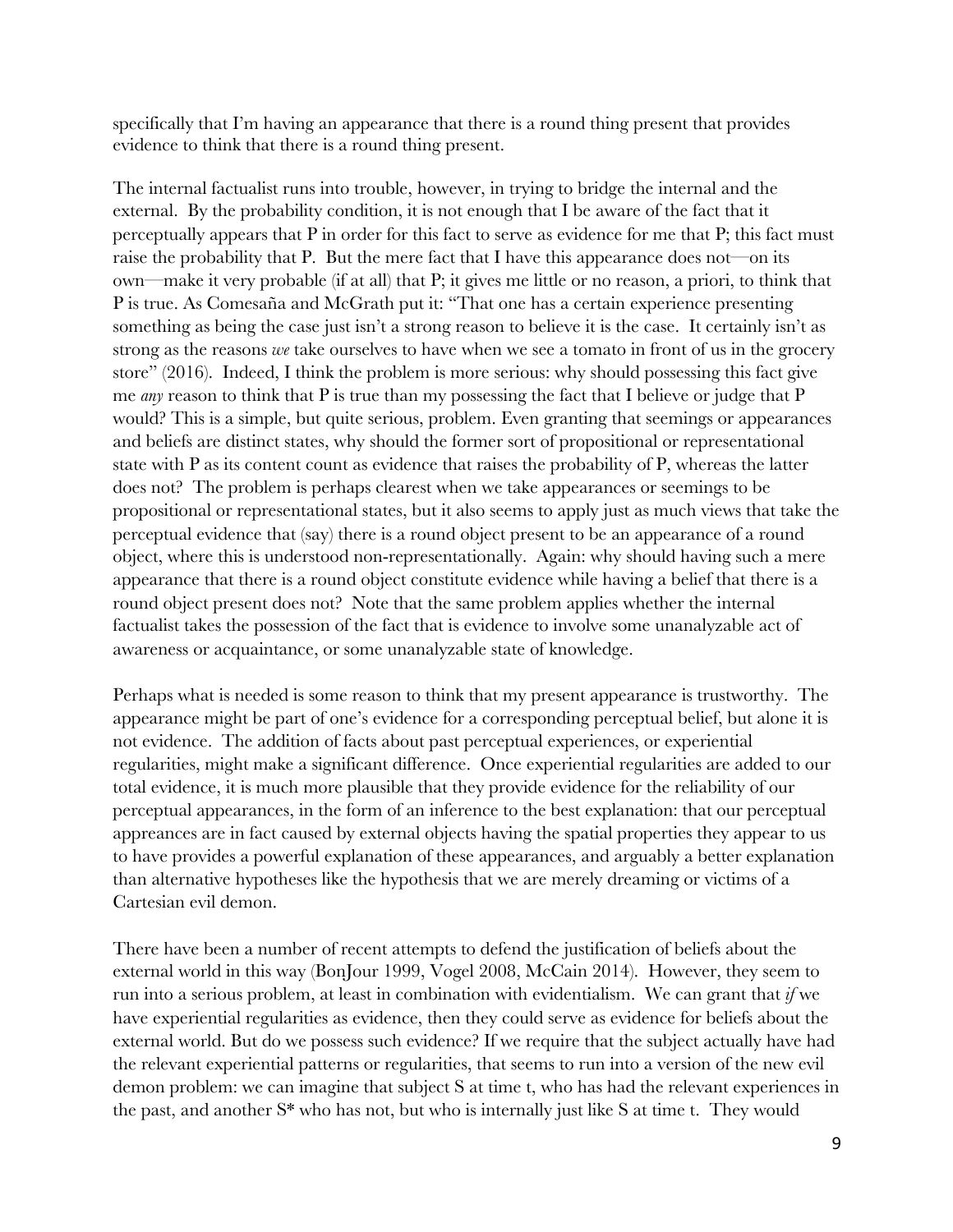share all the same present experiences and other mental states, incuding any conscious and stored memories about their past experiences. If one is convinced that the new evil demon problem is a problem for the external factualist, it's not clear why one should feel any different here.

A possible reply is to take the relevant fundamental evidence to include not facts about past experiences or experiential regularities, but facts about one's (conscious or stored) memories of past perceptual experiences. But what is required for one to possess these facts as evidence for propositions about the reliability of our perceptual appearances? Suppose we again invoke some kind of direct, introspective access, via some basic form of awareness or knowledge, to these apparent memories. It is implausible that we could access or be conscious of all the relevant detailed facts about apparent memories of past experiences "at once" (let alone appreciate the relevance of this broad evidence base to the reliability of our appearances, if we require that as well). It seems that we would have to depend on memory in order to access and keep track of the contents of our memories of perceptual expeirences. But, even setting aside the worry that this may be problematically circular, we would be allowing a possibly false or inaccurate state of memory to provide evidence. We seem, in other words, to be accepting a form of nonfactualism. Why not, in that case, just accept non-factualism about perceptual evidence?

### **Non-factualism**

According to the non-factualist, the basic perceptual evidence consists not of facts but propositions, including false ones . The view could be motivated as an improvement on the factualist views: like external factualism and unlike the internal factualism, it can resist taking our basic evidence to be *about* what is internal and so avoid the problem of bridging the internal and the external. But unlike the external factualist, it seems better equipped to avoid the new evil demon problem; two individuals might share all the same evidence (by possessing the relevant propositions) even though the evidence is false for one and true for the other. 23

What, according to the non-factualist, is one's perceptual evidence, and what might possessing one's perceptual evidence look like? One answer is to take perceptual experiences or appearances to have propositional content, and to take one's basic perceptual evidence to consist of these contents. Its perceptually appearing to S that P counts as a way of possessing P as evidence. And this evidence counts as a reason for the subject to believe P in virtue of the entailment between the content of the seeming and the content of the belief: P entails P (and if we accept the appreciation condition, the subject can appreciate this entailment). On this account, P can be evidence for believing P when you have a propositional appearance that P.

Even granting that perceptual appearances have propositional contents, why should a "nonfactive" or possibly false perceptual appearance that P count as a way of possessing P as evidence, whereas other possibly false propositional attitudes like entertaining or believing that P, fearing or

<sup>23</sup>But see Comesaña and McGrath (2016) for a complication. Perhaps the propositions won't be the same across veridical and hallucinatory cases for propositions involving demonstrative content (e.g., "this is a tomato" or "this looks like a tomato"). They argue, however, that one's justification is plausibly the same, even if the propositions are not exactly the same.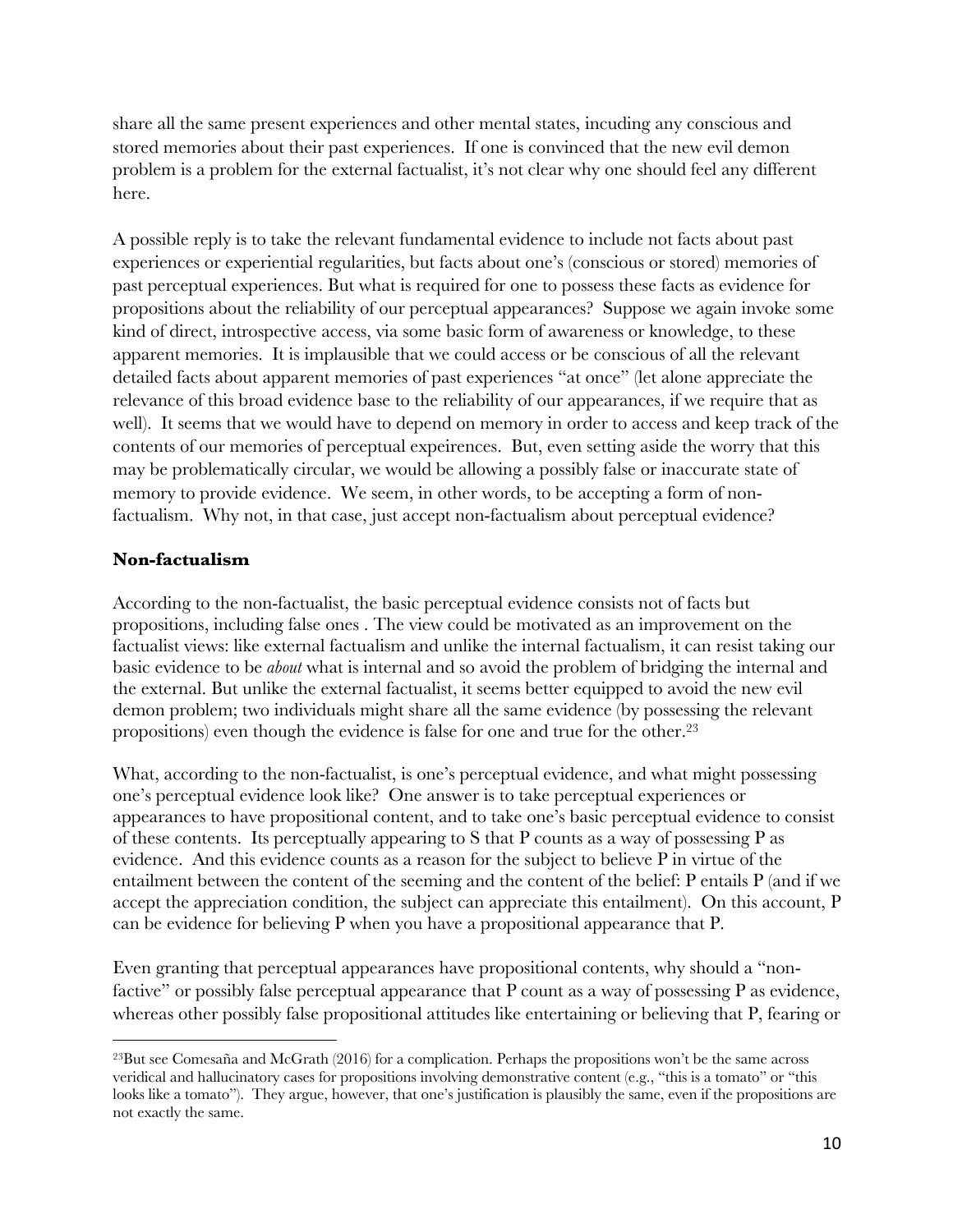hoping that P, don't count? The fact that a proposition figures in the latter states doesn't allow me to acquire justification by inferring obvious entailments from them, so why should it allow me to do so in the case of perceptual appearances?

One might respond by appealing to the phenomenology of perceptual appearances. The state is not merely propositional or representational, it is "forceful" (Huemer 2001: 77-79), "assertive" (Tucker 2010: 530); it has "the feel of a state whose content reveals how things really are" (Tolhurst 1998: 298-9). Appearances essentially involve this presentational phenomenology, while beliefs, fears, desires, etc., do not. But now it seems that it is no longer the propositional content P of the appearance that is the evidence; it is the fact that one has a state with a distinctive phenomenology directed at the propositional content P. If having an appearance that P were only relevant in being a way of possessing evidence for P, but not itself part of one's evidence for P, why couldn't judging or occurrently believing that P count as a way of possessing evidence for P as well? If the phenomenology of the state is not part of the evidence, then why can't a state lacking that specific phenomenology, but still involving the same content and a positive, broadly affirmative or assertoric relation to it provide the same evidence? Saying "one can acquire a proposition as evidence by having an appearance directed at it, but not by having a thought or belief directed at it," where this is supposed to be a rock-bottom explanation, is ad hoc and unsatisfying.

A second problem is that it's not clear how to get non-conclusive, defeasible justification that P from this picture.<sup>24</sup> If P is one's evidence—not that it seems that P or that P is probable—then how could one's evidence provide defeasible justification for the perceptual belief that P? One way to avoid this problem is to take the evidence to be the fact that we have a seeming or appearance that P, rather than P. But that would be to accept internal factualism.

We have seen that the combination of evidentialism with external factualism, internal factualism, and non-factualism about basic perceptual evidence each face serious difficulties. Some who wish to allow perceptual appearances to provide foundational justification might give up evidentialism: all non-basic or inferentially justified beliefs require evidence (in the form of other propositions justifiably believed), but foundadtional or non-inferential justification does not.25 However, let's try, one more time, to find the evidence in perception.

# **Back to internal factualism**

Recall the problem for the internal factualist: the perceptual evidence we have must make probable our perceptual beliefs, but the internal facts regarding our present perceptual appearances do not make them very probable, if at all. Perhaps the subject's epistemic situation would improve if we include more internal facts in the picture; perhaps facts about my present perceptual experience, together with facts about my memories of past experiences or experiential regularities, do make probable that my present perceptual experience is veridical. It is doubtful,

<sup>24</sup> McGrath (2018) raises this worry.

<sup>25</sup> For example, Pryor (2005), Sosa (2007), McGrath (2018), Comesaña and McGrath (2016).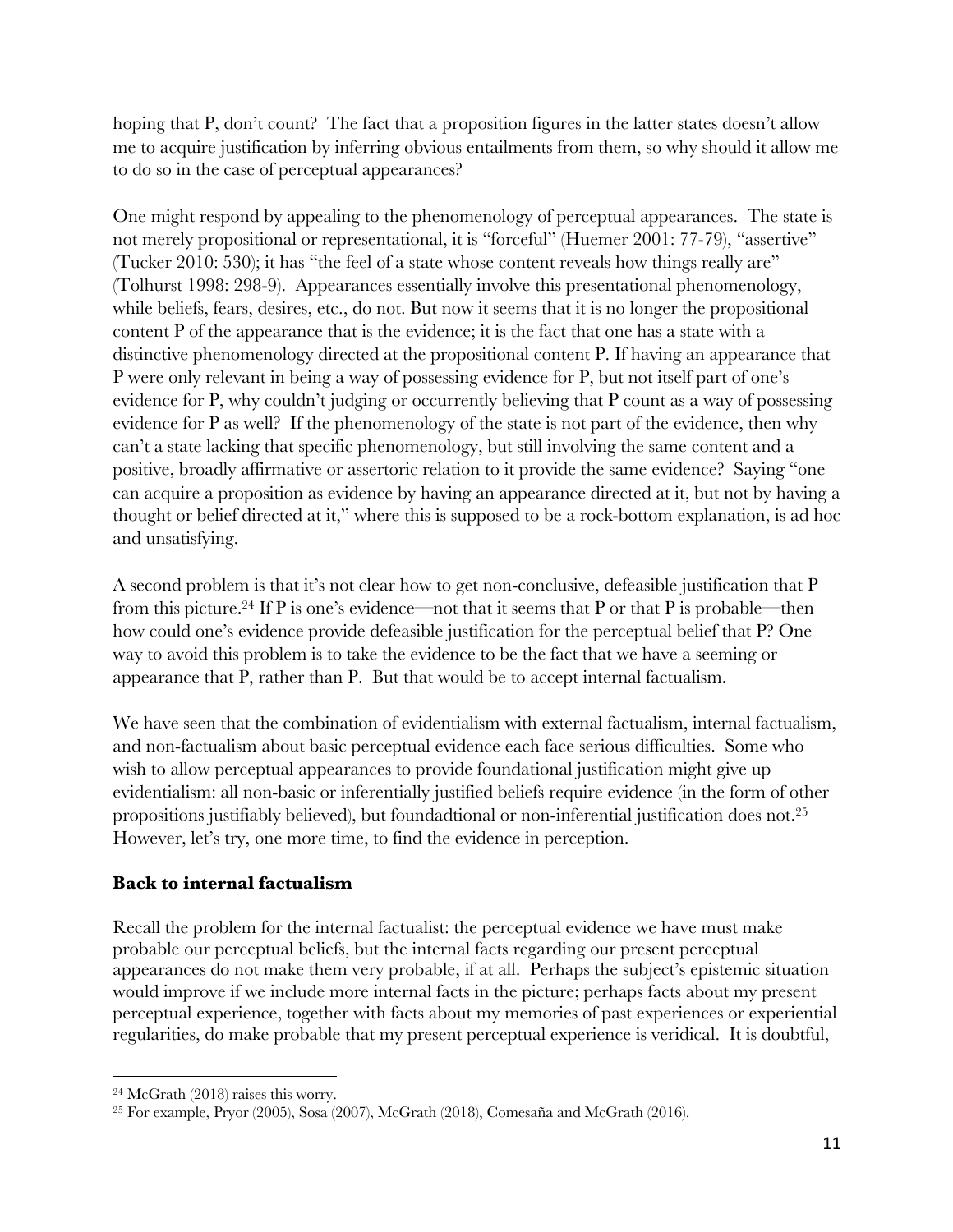however, that we have access to an adequate enough base of such experiences and apparent memories to provide evidence (let alone be able to appreciate the connection—grasp that the evidence does indeed support or make probable that our perceptual experiences are reliable).

In this final section, I sketch and motivate a version of internal factualism that expands the sorts of facts that one can be directly aware of, not by including external facts as external factualists do, nor by including facts about past experiences, or facts about apparent memories of past experiences, as some internal factualists do. Rather, it includes a sort of complex internal fact, suitable to serve as a stronger basis for justification, while being of a sort that could plausibly be grasped without relying on apparent memories of experiential regularities.

So, what is this fact that can serve as evidence for perceptual beliefs? What fact is it that I am acquainted with or directly aware of—or, if you like, what do I have a primitive knowledge of and in virtue of which I have some evidence to believe that there is a physical or spatial object of some kind – say, a tree – present? Let's focus purely on beliefs about the spatial or spatiotemporal features of such objects as the tree, and set aside beliefs about such things as the age, species, or cell-structure of trees.

I'm acquainted with fact T: *innumerable sensory details arranged tree-ly (or arranged tree-wise).* To be aware of innumerable sensory details arranged tree-wise is more—much more—than being aware of innumerable sensory details that happen to be so arranged. I can imagine being aware of this but not of T. (This is analogous to one's being aware of various speckles, without being aware of their being 5 speckles, or of their being arranged in a particular pattern.) We've all experienced images that seem to consist only of random splotches of color suddenly come to life once a particular three-dimensional figure or face is recognized. The colors do not disappear or morph into radically different features when this happens; rather, a complex of relations between these elements or aspects in experience, a certain structure, emerges that is partly constituted by those elements.

Moreover, the awareness of T is more—much more—than having and being aware of a seeming that there is a tree here. I have been in the dark where it seemed to me that there was a figure standing in front of me, without there being much, if anything, by way of sensory details that fit the seeming. Nor is awareness of T merely being acquainted with both at once. I can imagine being acquainted with a seeming that there is a tree, being acquainted with myriad sensory details, without being acquainted with sensory details being organized tree-ly.

Consider a simple example, that of the Necker cube or wire cube (in the figure below, on the left). Looking at an image of the Necker cube typically evokes an experience of lines arranged cubewise, lines arranged to form a cube. They could have been arranged differently, such that either they lack any more or less specific spatial structure relative to each other, or perhaps even arranged in incongruous ways, as they are in experiences had when looking at illusions as of impossible objects (including impossible variations on the Necker cube, like the image on the right, or the Penrose triangle below it).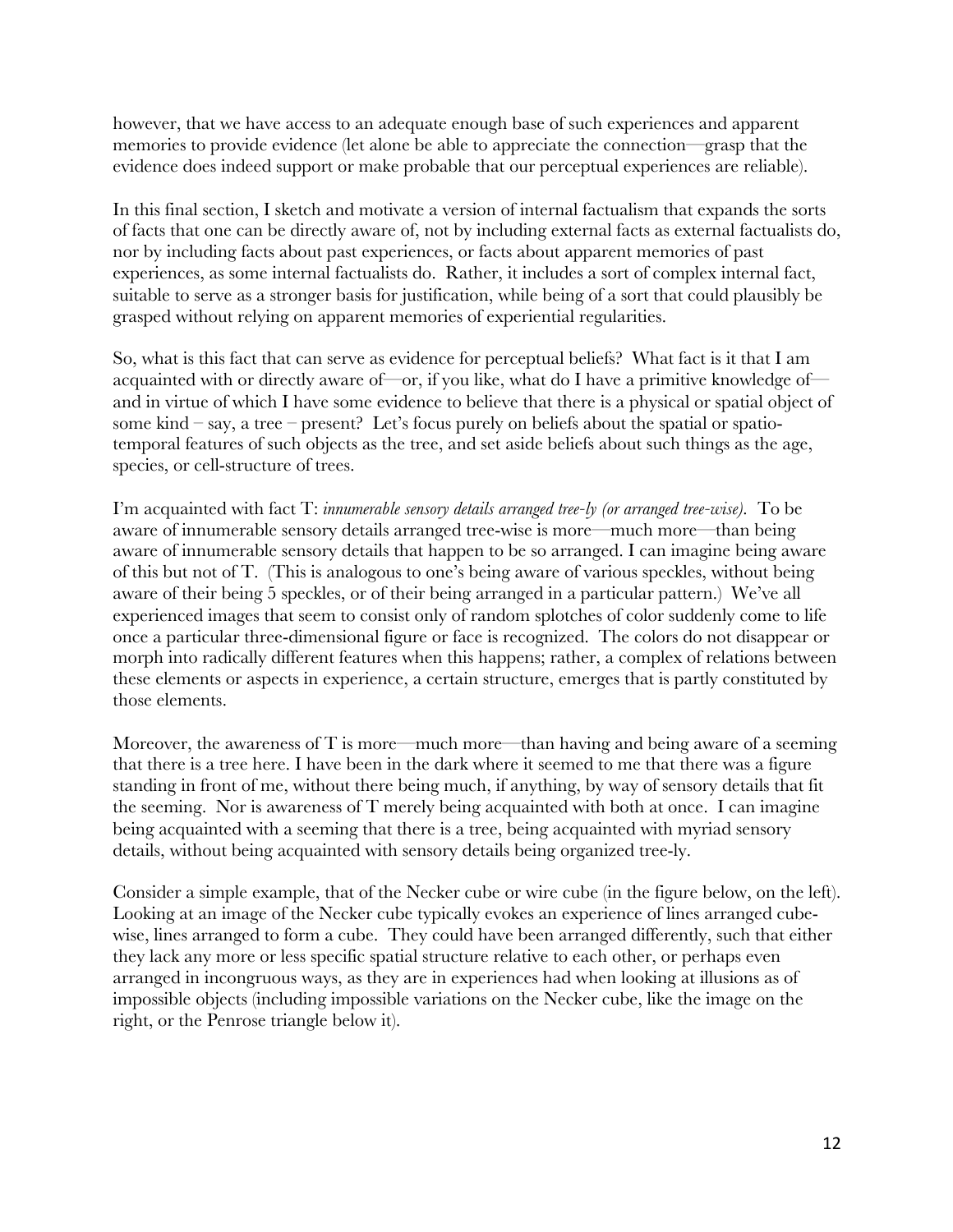

Fig. 1. Necker cube (left), impossible cube (right), and penrose triangle (bottom)

The Necker cube, considered as an illusion of depth, involves minimal detail, and so it is no surprise that it admits of a kind of ambiguity: there's a sense in which we can experience the lines as arranged in one of at least three ways: a cube looked at from above, a cube looked at from below, or (with difficulty) merely as a pattern of lines on a plane (the page). 26

My typical experiences are not as minimal; they are manifestly rich with details coherently fitting together as though they were parts of a three-dimensional spatial layout. Why is it that I have an experience as of various elements or aspects manifestly arranged as they would be in a more-orless specific spatial layout? They need not be so coherently, spatially arranged. I could have had the sort of visual experiences I typically have when my eyes are closed, in pitch dark, or the sort of experiences one might have when looking at static on an old television. Or I might have experiences of sensory details arranged in dissonant or incongruous ways, as when I look at optical illusions of impossible objects. The natural, straightforward explanation is that there is in reality a more complete, determinate spatial layout corresponding to the incomplete, less determinate but still quite specific spatial arrangement I experience. And so, my having an experience of various sensory details being so arranged makes probable that there is something that is so arranged in reality.27

<sup>&</sup>lt;sup>26</sup> Of course, with the necker cube and other optical illusions drawn or printed on a page, there is an illusion of depth accompanied by a non-illusory experience of flatness or lack of depth. So, already there, we have an example of a kind of experience of incompatible spatial properties (though the multiple cues we receive of the flatness of the page tend to lead to an overall impression of flatness).

<sup>&</sup>lt;sup>27</sup> For a detailed defense of this sort of justification for external world beliefs, focusing just on visual presentations, see Hasan (2018). In that article I do not, however, develop the idea that the evidential basis for a perceptual belief might be available in the present.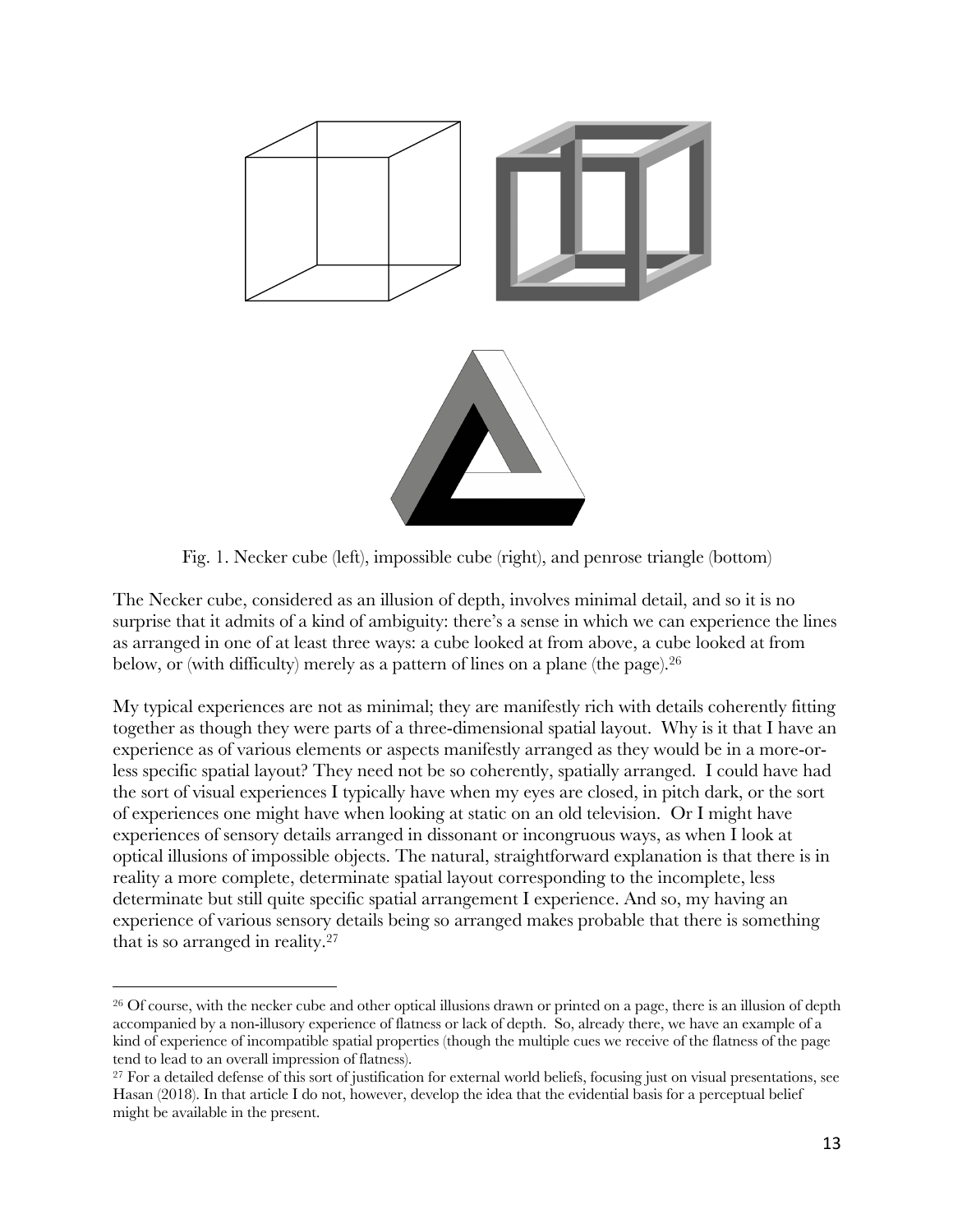Thus far I've been focusing on visual experiences. But our typical experiences involve more. Currently, I am presented with a visual sense of the shape and position of complex surfaces corresponding to parts of what I take to be my hands and fingers, and parts of the keyboard. I have a rough, proprioceptive sense of the shapes and relative positions I take to correspond to parts of my hands and fingers. I also have a tactile-cum-kinesthetic sense of what I take to be my fingers tapping against flat, smooth surfaces. Moreover, the shapes in my visual experience are positioned and moving or changing relative to each other in ways that correspond to my kinesthetic and tactile senses. It takes hardly any time to notice this—much less time than writing the previous sentence, let alone the time it would take to attempt to describe all that I attend to.

What held of visual experience alone holds across the modalities as well: it is not inevitable that the features of my experiences correspond to each other in this way. I could have experiences of visual, proprioceptive, and tactile senses that conflict across these modalities. It is possible to have a visual experience as of a hand reaching out to touch a sphere, while having a proprioceptive-tactile experience as of reaching out and touching a cube. Moreover, I could have experiences that do not conflict in any way, but that also do not cohere with each other. For example, I could have a visual experience as of a tree in front of me and a proprioceptive and tactile experience as of tapping a foot.

My view of myself as an embodied being with hands typing on a keyboard makes it understandable why I experience what I do, understandable why these different features of experience hang together in this way. That these (or at least similar) features are exemplified is a much better explanation of these presentations than one in which their being related in this way is just an accident, or the result of some cause that lacks any such spatial properties.

I have sometimes caught myself looking around for my glasses while wearing them. Our search for evidence in favor of our perceptual beliefs can be like that—so much a part of our perspective on the world that we don't notice it. The typical perceptual experience is quite rich. Virtually every moment of our conscious, waking lives, our view of ourselves as embodied beings in a spatial world helps us make sense of our experiences and how these experiences—or features in experience—hang together, making it understandable why we experience what we do.

Thinking of the epistemically efficacious perceptual experience as a propositional state, with propositional content corresponding to a perceptual belief, can encourage a rather anemic view of the evidence provided by perceptual experience, where the qualitative aspects disappear or are mere "raw feels" that are set aside as epistemically insignificant. Earlier I said that I wanted to leave open exactly how to understand perceptual appearances. And I still want to leave the matter relatively open. (I still want to allow my reader to insist that experiences have representational or propositional content.) However, it is highly plausible that our perceptual experiences are rich in a way that, for example, a seeming understood as a state with propositional content like a seeming that there is a tree present need not be.

The view tentatively defended here can explain why it is tempting to agree with those who say that a perceptual appearance that P provides (prima facie) justification to believe that P, while avoiding the difficulty of explaining why the mere belief that P does not provide justification. Suppose we take our perceptual appearances to typically involve an awareness of the fact that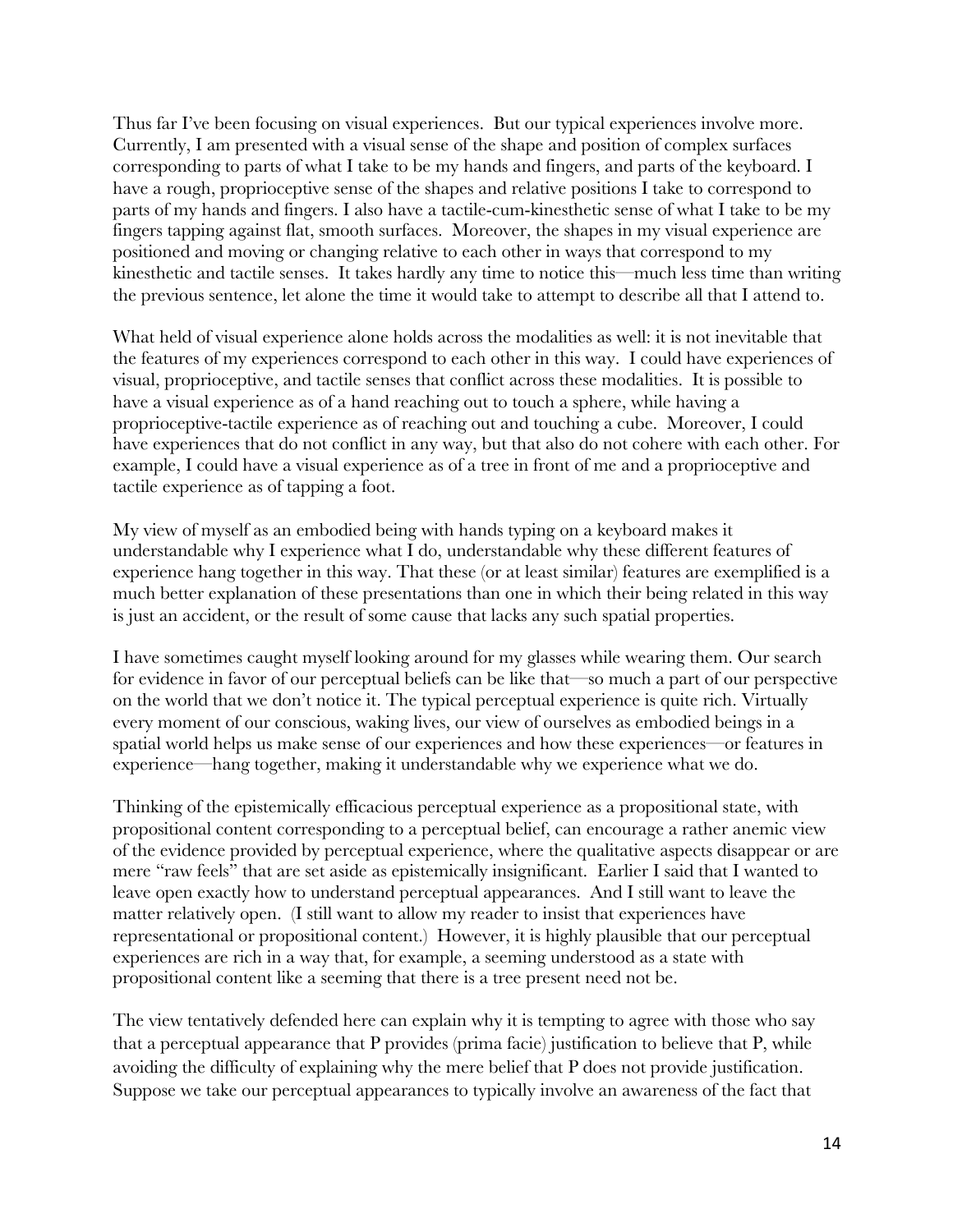one is experiencing a rich complex or cluster of spatiotemporal properties, where some core properties are related in just the ways we should expect if they were instantiated. Their being instantiated is a straightforward explanation of the experience. (And so it is plausible that we can satisfy the appreciation condition as well.) This is why it is intuitive to take our typical perceptual appearances at face value, without inviting the question why belief cannot play the same role.

The foregoing is but a sketch of a form of internal factualism that locates the evidence for our perceptual beliefs. Much more needs to be said to flesh out the details of the account and defend it against objections. If it can be defended, it promises to provide what some might call the "holy grail" of perceptual epistemology: an account that accepts the intuitive thesis of evidentialism, preserves a strong connection between justification and (probable) truth, avoids the new evil demon problem, and provides a plausible response to radical skepticism about perceptual belief.

#### **Acknowledgements**

I am grateful for conversations on this topic with Richard Fumerton and Matt McGrath, and for very helpful comments on a draft from Clayton Littlejohn.

### **References**

Beddor, B. (2021). "Evidentialism." In Maria Lasonen-Aarnio & Clayton M. Littlejohn (eds.), *The Routledge Handbook of the Philosophy of Evidence*. Routledge.

BonJour, Laurence (1999). "Foundationalism and the external world." *Philosophical Perspectives* 13:229-249.

Brewer, B. (2011), *Perception and its Objects.* Oxford University Press.

Cohen, S. (1984). "Justification and Truth." *Philosophical Studies* 46 (3): 279–95.

Comesaña, J. & McGrath, M. (2016). "Perceptual reasons." *Philosophical Studies* 173 (4):991-1006.

Conee, E. & Feldman, R. (2008). "Evidence." In Quentin Smith (ed.), *Epistemology: New Essays*. Oxford University Press.

Fumerton, R. (1995). *Metaepistemology and Skepticism*. Rowman and Littlefield.

Goldman, Alvin (1979). What is Justified Belief. In George Pappas (ed.), *Justification and Knowledge*. Boston: D. Reidel. pp. 1-25.

Hasan, A. & Fumerton, R. (2018). "Foundationalist Theories of Epistemic Justification." *Stanford Encyclopedia of Philosophy* (Fall 2018 Edition)*.* Edward N. Zalta (ed.), URL = <https://plato.stanford.edu/archives/fall2018/entries/justep-foundational/>.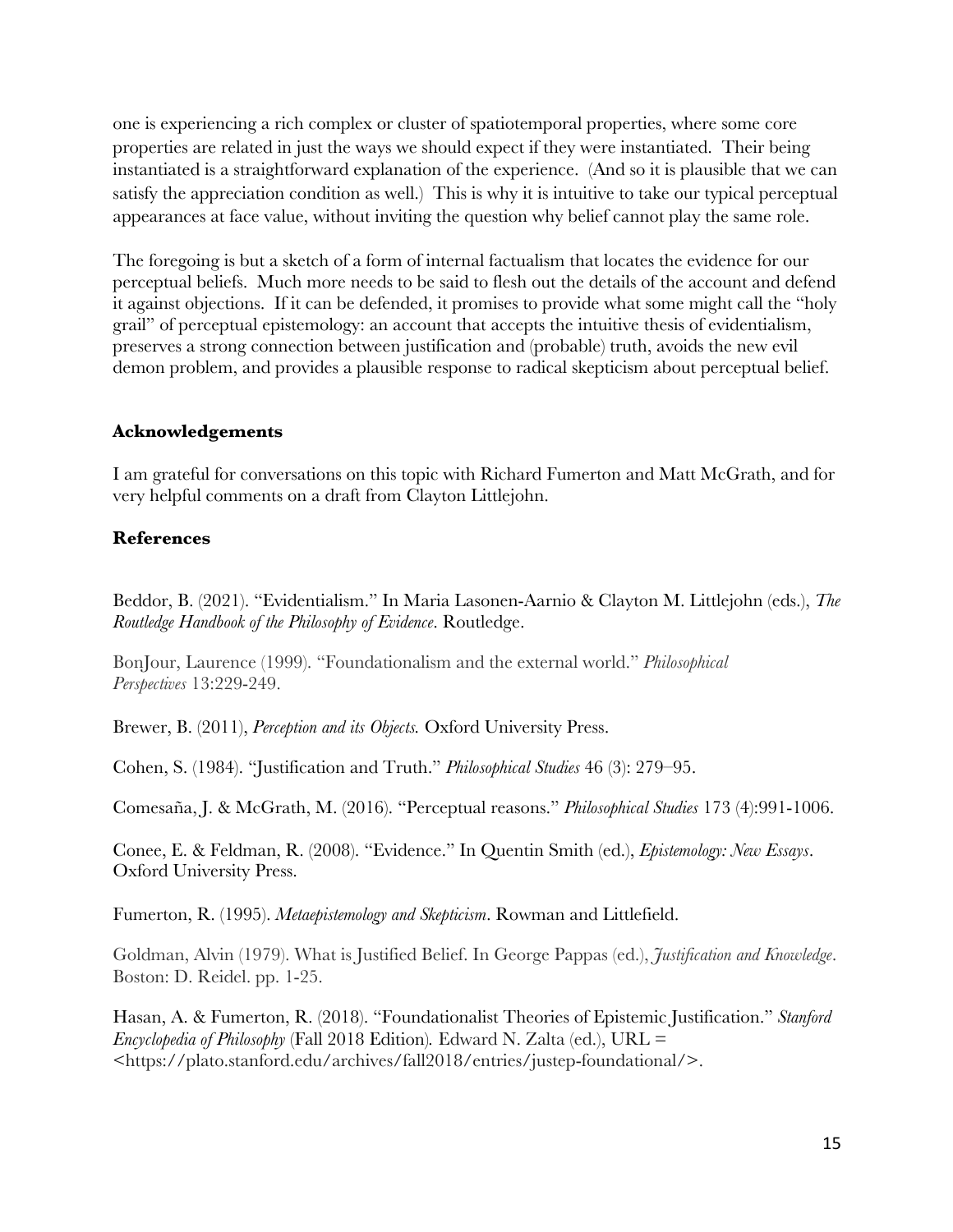Hasan, A. (2011). "Classical Foundationalism and Bergmann's Dilemma for Internalism." *Journal of Philosophical Research* 36:391-410.

Hasan, A. (2013). "Internalist Foundationalism and the Sellarsian Dilemma." *Res Philosophica* 90 (2):171-184.

Hasan, A. (2017). "In Defense of Rationalism about Abductive Inference." In Ted Poston & Kevin McCain (eds.), *Best Explanations: New Essays on Inference to the Best Explanation*. Oxford University Press.

Hasan, A. (2018). "Skepticism and Spatial Objects." *International Journal for the Study of Skepticism* 8  $(2):73-95.$ 

Huemer, M. (2001). *Skepticism and the Veil of Perception*. Lanham, MD: Rowman and Littlefield.

Huemer, M. (2018). "The Virtues of Direct Realism." In Robert French & John R. Smythies, (eds.) *Direct versus Indirect Realism: A Neurophilosophical Debate on Consciousness*. Elsevier.

Kelly, T. (2006). "The Cost of Skepticism: Who Pays?" *Philosophical Studies* 131 (3):695-712.

Kelly, T. (2016). "Evidence." *The Stanford Encyclopedia of Philosophy* (Winter 2016 Edition), Edward N. Zalta (ed.), URL = <https://plato.stanford.edu/archives/win2016/entries/evidence/>.

Littlejohn, C. (2018). "Evidence and its Limits." In Conor McHugh Jonathan Way & Daniel Whiting (eds.), *Normativity: Epistemic and Practical*. Oxford University Press.

Littlejohn, C. (2009). "The Externalist's Demon." *Canadian Journal of Philosophy* 39 (3):399-434.

Lyons, J. (2009). *Perception and Basic Beliefs: Zombies, Modules, and the Problem of the External World.* Oxford University Press.

Marr, D. (1982). *Vision*. New York: W.H. Freeman.

McCain, K. (2014). *Evidentialism and Epistemic Justification*. New York: Routledge.

McGinn, M. (2012). "Non-inferential Knowledge." *Proceedings of the Aristotelian Society* 112 (1pt1):1- 28.

McDowell, J. (1994). *Mind and World.* Oxford University Press.

McGrath, M. (2018). "The Evidence in Evidentialism." In Kevin McCain (ed.) *Believing in Accordance with the Evidence*. Springer Verlag.

Millar, A. (2019). *Knowing by Perceiving*. Oxford Univesrity Press.

Moser, P. (1989). *Knowledge and Evidence*. Cambridge University Press.